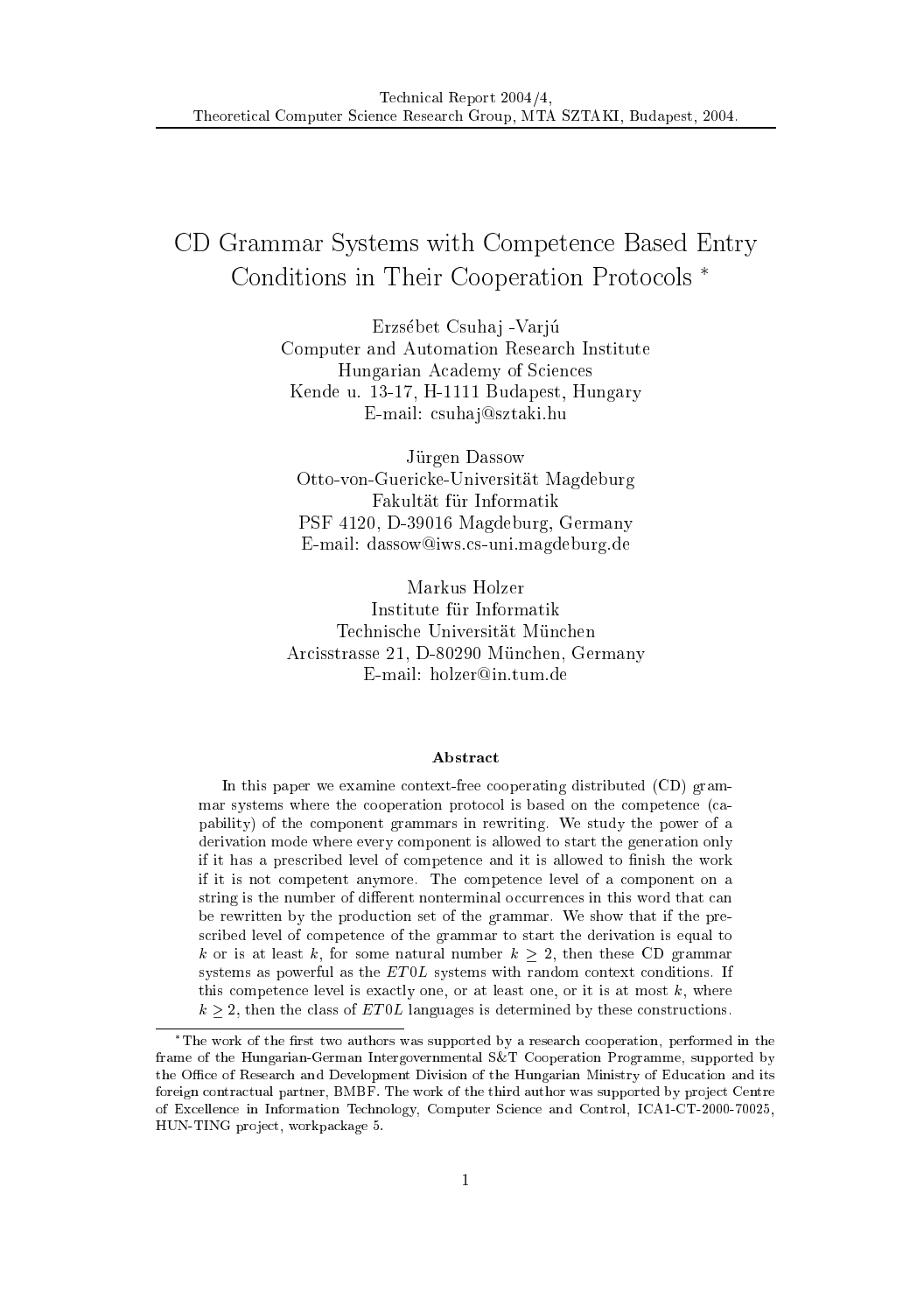## 1 Introduction

Cooperating distributed grammar systems (CD grammar systems, for short) are distributed models of language which were motivated by the syntactic properties of the bla
kboard ar
hite
tures known from the theory of ooperative distributed problem solving [5]. A blackboard architecture consists of several autonomous agents which jointly solve a problem in turn, in such way that the agents have access to a global database, alled the bla
kboard, whi
h stores information on the a
tual state of the problem solution and the problem solving pro
ess. The problem is solved by modifying the ontents of the bla
kboard step by step. Furthermore, the bla
kboard is the only mean of ommuni
ation among the agents. A ooperating distributed grammar system is a construction, where several grammars jointly generate words of a language, in turn, in su
h way that any moment of time exa
tly one grammar performs a derivation step on the actual sentential form. This grammar is chosen according to the ooperation proto
ol of the grammars in the system, to the soalled derivation mode or cooperation strategy. According to this model, the grammars correspond to the agents, the sentential form in generation corresponds to the blackboard, and the generated language represents the set of possible problem solutions.

The idea of ooperating grammars dates ba
k to 1978, when Meersman and Rozenberg [12], motivated by the theory of two-level grammars, introduced this term, but the theory has only been extensively and intensively explored after then Csuhaj-Varju and Dassow [5] introduced the notion in a more general form namely, as a cooperating/distributed grammar system, and related that to the above concepts of distributed arti
ial intelligen
e, to the bla
kboard ar
hite
tures. The interested reader can find further information in  $[7]$  and  $[10]$ . An on-line annotated bibliography on the area can be found at [8], see http://www.sztaki.hu/mms/bib.html.

Sin
e the beginnings, ooperation proto
ols based on the ompeten
e (
apability) of the omponent grammars in rewriting have outstanding role in the theory. A grammar is said to be ompetent on a string, if it is able to rewrite at least one nonterminal occurrence in it, and thus, the competence level of a grammar on a string is the number of different nonterminal occurrences in this word that can be rewritten by its production set.

For example, in  $[12]$  the cooperation protocol in the CD grammar system is defined as follows: a grammar is allowed to start with the derivation only if it is able to rewrite any nonterminal occurrence in the generated string, that is, the omponent is fully ompetent on the word, and it has to stop with the work if it does not have this property anymore. Later, this cooperation protocol was called  $sf$ mode of derivation [1]. These CD grammar systems with context-free components determine the class of programmed languages with appearance checking.

According to the cooperation protocol in [5], the grammar is allowed to start the generation if it is ompetent on the string and it has to ontinue the derivation as long as it has this property. These ontext-free CD grammar systems prove to be essentially less powerful than the previous ones, they generate the class of  $ET0L$ languages. This derivation mode is called *t*-derivation (terminal mode of derivation) and it is one of the most extensively investigated cooperation protocols.

Continuing this line of investigations, in  $[6]$  the power of a derivation mode,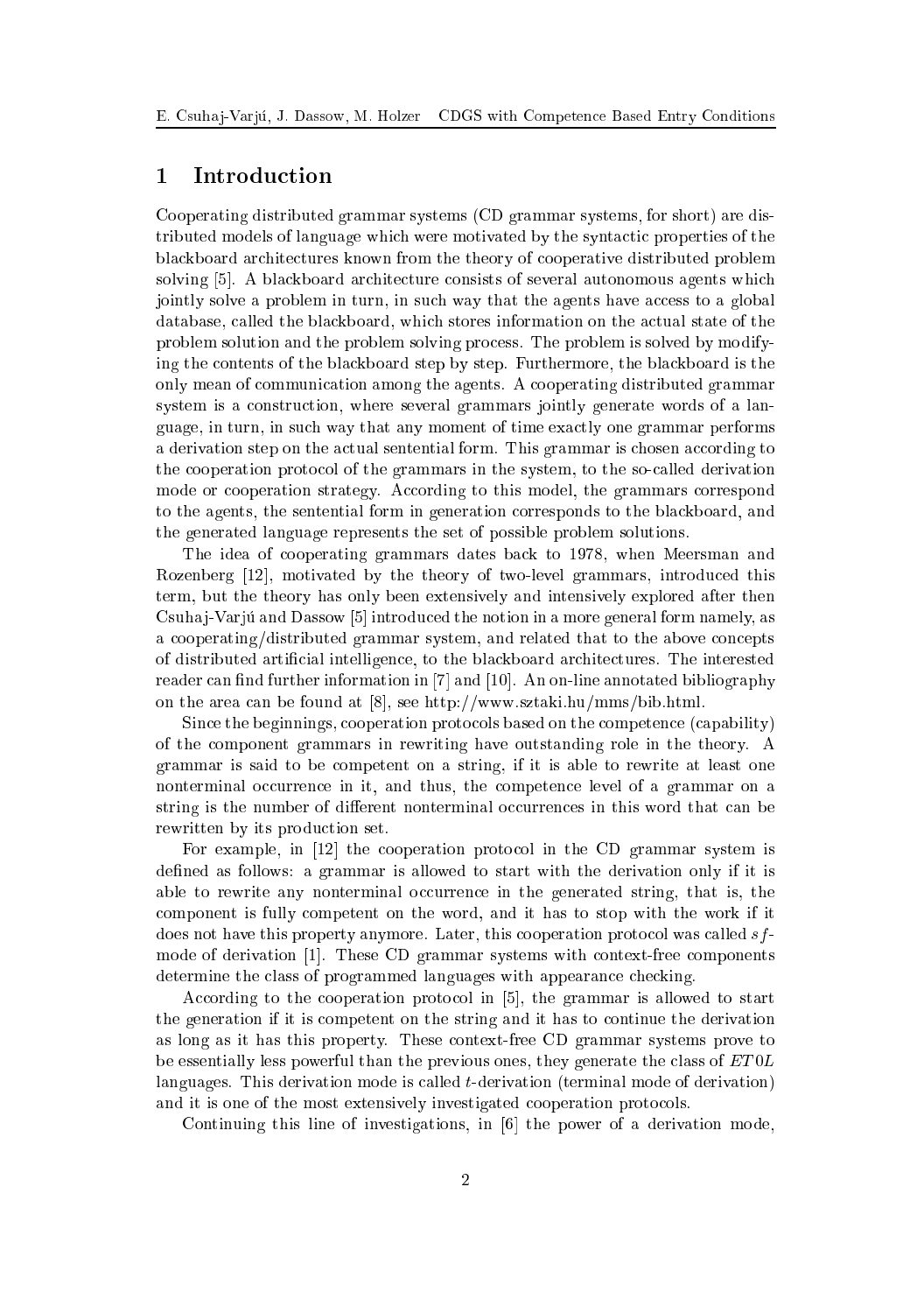the so-called max-mode of derivation, is examined where the active grammar is always a one with the highest ompeten
e among the other omponents and it has to ontinue the derivation until and unless it does not loose this property. The generative power of these systems is between the power of the two previous variants of CD grammar systems, namely, they dene a lass of languages in
luded in the class of languages of  $ET0L$  systems with random context conditions. A series of papers,  $[2]$ ,  $[3]$ , and  $[4]$  discussed cooperation protocols, where the grammars can start with the derivation if they have a pres
ribed level of ompeten
e and loose the right for ontinuing the derivation if they do not have the property anymore. These are the CD grammar systems with  $(= k, comp)$ -mode,  $(< k, comp)$ -mode, and  $($  k, comp)-modes of derivation. For example, in [2] it is shown that if the prescribed level of ompeten
e is exa
tly 2, then these CD grammar systems are as powerful as the CD grammar systems with  $sf$ -mode of derivations, that is, they generate the lass of programmed language with appearan
e he
king. That is, even a small level of pres
ribed ompeten
e leads to the same power as the demand of full ompeten
e. In  $[3]$ , however, it is proved that if the prescribed level of competence is given as an upper or a lower bound, then, for competence level 2, the class of languages of random context ET0L systems is defined by these systems. This class of languages is in
luded in the lass of programmed languages with appearan
e he
king, but the problem of the properness of the in
lusion is still open.

As a ontinuation of the previous works, the power of a derivation mode is investigated in this paper where a omponent is allowed to start the generation only if it has a pres
ribed level of ompeten
e and it is allowed to nish the work if it is not ompetent anymore. It is shown, that if the pres
ribed level of ompeten
e of the grammar to start the derivation is equal to k or is at least k, for  $k \geq 2$ , then these CD grammar systems are as powerful as the  $ET0L$  systems with random context conditions. But, if this competence level is exactly 1, or at least 1, or at most  $k$ for  $k \geq 2$ , then the class of ETOL languages is determined by these constructions. Notice that the case when the competence level of the grammar on the string is at least one when it starts with the derivation and finishes the work when it is no ompetent on the string in generation anymore is exa
tly the working mode by t-derivation.

## 2 Basic definitions

Throughout the paper we assume that the reader is familiar with formal language theory. For further information consult  $[7, 11, 14]$ .

The set of nonempty words over an alphabet V is denoted by  $V^+$ , if the empty string,  $\lambda$ , is included, then we use notation  $V^*$ . A set of strings  $L \subseteq V^*$  is said to be a language over  $V$ .

For a string  $w \in V^*$ , we denote the length of w by  $|w|$ , and for a set of symbols  $U \subseteq V$  we denote by  $|w|_U$  the number of occurrences of letters U in w.

For a finite language L, the number of strings in L is denoted by  $card(L)$ .

We specify a context-free grammar by  $G = (N, T, P, S)$ , where N is the set of nonterminals,  $T$  is the set of terminals,  $P$  is the set of context-free productions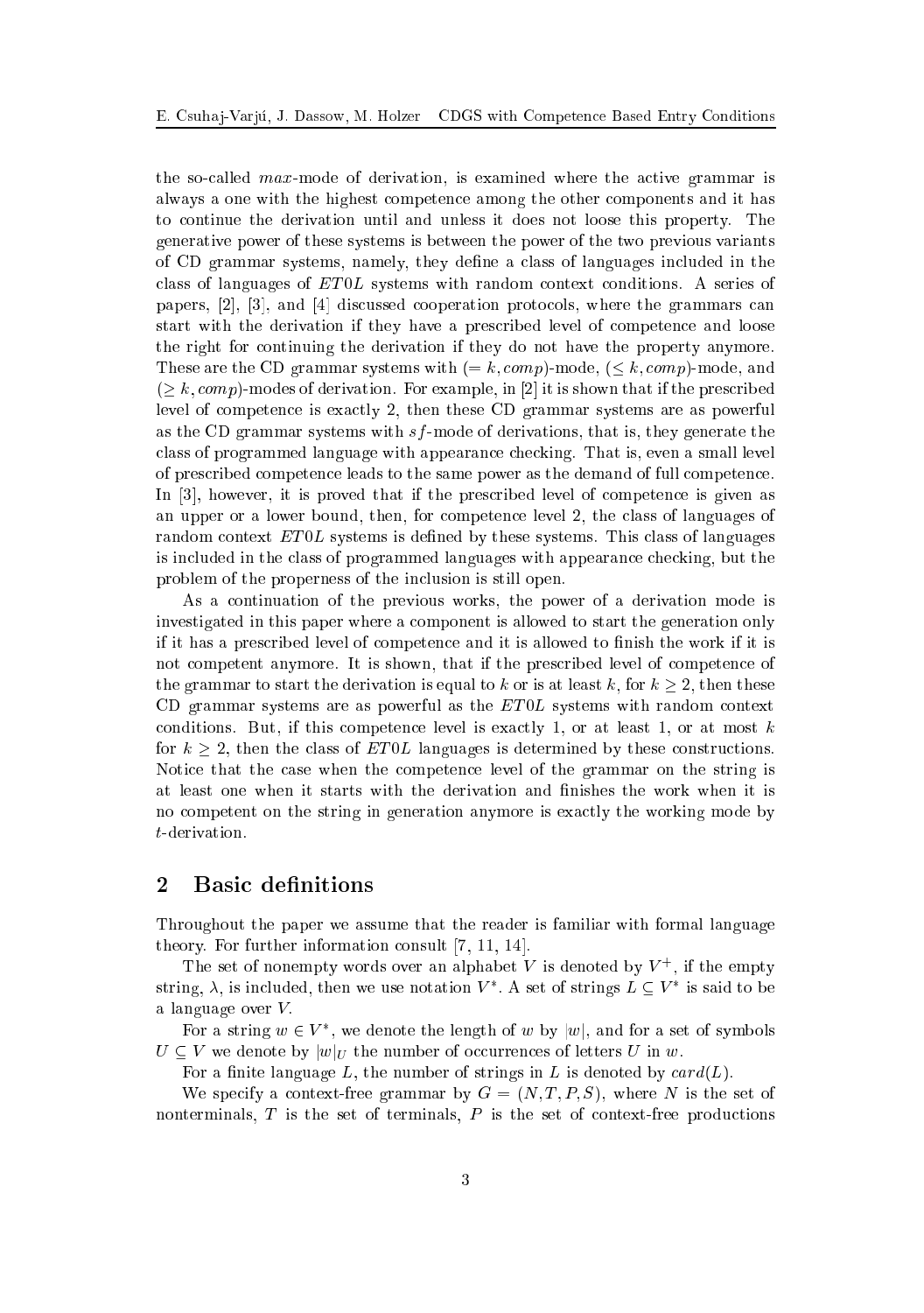and S is the start symbol. We use the notation  $dom(P)$  for the set  $\{A \in N \mid$ there is a production  $A \to \alpha \in P$ .

We also will refer to the notion of an  $ET0L$  system. An  $ET0L$  system is an  $n+3$ -tuple  $G = (N, T, P_1, \ldots, P_n, w)$ , with  $n \geq 1$ , where N and T are defined as in the ase of ontext-free grammars, that is, the set of nonterminals and terminals,  $w \in (N \cup T)^*$  is the axiom (the initial word), and  $P_i$ , for  $1 \leq i \leq n$ , is a complete set of context-free productions over  $(N \cup T)^*$ . This means that for any symbol  $X \in (N \cup T)$ , the production set  $P_i$  has a rule with X being on its left-hand side. The direct derivation in an  $ET0L$  system G is defined as follows: For two strings  $x = x_1 \dots x_r$  and  $y = y_1 \dots, y_r$ , with  $r \geq 1$ , where  $x_i \in (N \cup T), y_i \in (N \cup T)^*$ ,  $1 \leq i \leq r$ , we say that x directly derives y, denoted by  $x \Longrightarrow_G y$ , if  $x_i \to y_i \in P_j$ holds for  $1 \leq i \leq r$ , for some  $j, 1 \leq j \leq r$ .

By an  $ET0L$  system with random context conditions or a random context  $ET0L$ system, in short, we mean an  $n+3$ -tuple  $G = (N, T, Q_1 : P_1, \ldots, Q_n : P_n, w)$ , with  $n \geq 1$ , where N, T, w, and  $P_i$ ,  $1 \leq i \leq n$ , are defined in the same way as for usual ETOL systems, and  $Q_i$  is a finite (possibly empty) set of symbols from  $(N \cup T)$ , called the random context condition associated to the table  $P_i$ , for  $1 \leq i \leq n$ . The direct derivation in a random context  $ET0L$  system is defined in the same way as for usual ET0L systems, except that a table  $P_i$ , for  $1 \leq i \leq n$ , can be applied in a derivation step  $x \Longrightarrow_G y$ , if and only if each symbol of  $Q_i$  has at least one occurrence in x. If  $Q_i$  is the empty set, then no context check is necessary; in this case we can omit the indication of the context condition.

If no confusion can arise, we can omit the subscript  $G$  from the above notations  $\Longrightarrow_G$ .

For a grammar or a system  $G$ , of the above types,  $L(G)$  denotes the language generated by G:

In the following we shall introduce the notion of a context-free CD grammar system where the components cooperate according to a derivation strategy which is based on the ompeten
e level of the omponent grammars in rewriting, related to the current string in generation. We first need an auxiliary notion from [6].

**Definition 2.1** Let  $G = (N, T, P, S)$  be a context-free grammar and let  $w \in (N \cup$  $T)^*.$  We say that production set P is of competence level k on w,  $k\geq 0,$  if  $|dom(P)\cap D|$  $a lph_N (w) = k \text{ holds.}$ 

Throughout, we use notation  $dev(P, w) = k$  to denote that P is with competence level k on w.

In other words, production set  $P$  is of competence level  $k$  on  $w$  if there are exactly k different nonterminals of G with an occurrence in w such that these symbols can be rewritten by a production in P. If  $clev(P, w) > 1$ , then we say P is competent on w. If  $k = 0$ , then either the production set is not competent on the string having at least one nonterminal occurrence or the string is a terminal word (including the empty word).

Now we define the notion of a context-free CD grammar system. We give the definition in a slightly different form from that can be found in  $[7]$  or in  $[10]$ , since these CD grammar systems may use words longer than one as axioms. The reason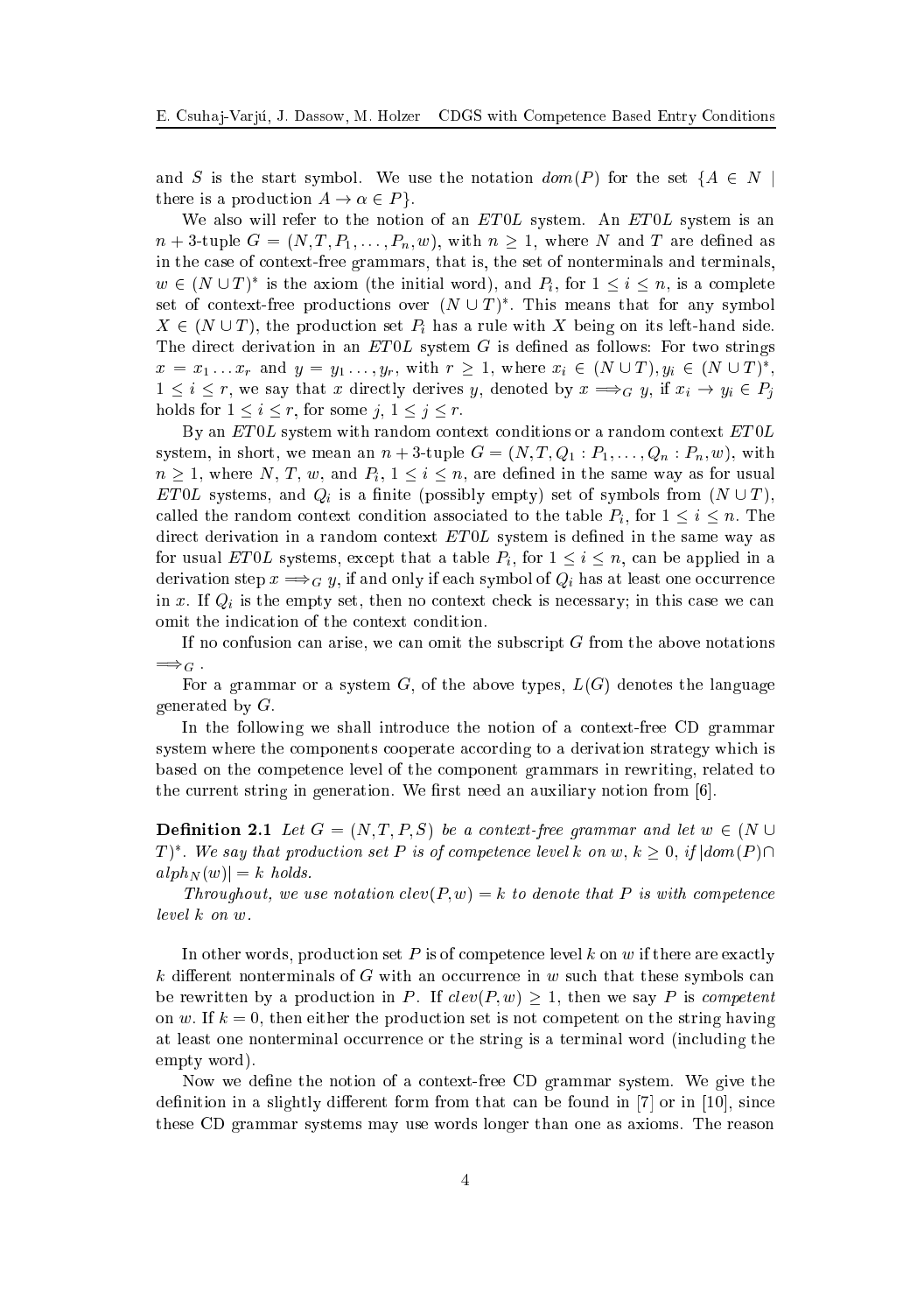of defining the concept in this way is to provide a sufficiently convenient starting mechanism which is also consistent with the customary definitions of the different variants of  $ET0L$  systems. We note that both in the case of t-derivations and in the case of sf-mode of derivations the generative power of context-free CD grammar systems does not hange if the system may start from a longer axiom than a symbol.

By a context-free CD grammar system we mean an  $n + 3$ -tuple  $\Gamma = (N, T, P_1, \Gamma_2)$  $\ldots, P_n, w$ , with  $n \geq 1$ , where N, T, w are the set of nonterminals, the set of terminals and the axiom, as in the case of ET0L systems, and  $P_i$ , with  $1 \leq i \leq n$ , are finite sets of context-free productions over  $(N \cup T)$ , called the components of the system. Observe that the quadruple  $G_i = (N, T, P_i, w)$ , for  $1 \leq i \leq n$ , with  $N, T, P_i, w$ , as above, can be considered as a context-free grammar with word as axiom therefore we an also speak about a omponent grammar or a grammar of the CD grammar system.

For two sentential forms, u and v over  $(N \cup T)^*$ , we say v is directly derived (derived) from u in  $\Gamma$  denoted by  $u \Longrightarrow_{\Gamma} v (u \Longrightarrow_{\Gamma}^* v)$ , if there is a component  $P_i$ ,  $1 \leq i \leq n$ , such v is generated from u by a direct derivation step (by a derivation) using production set  $P_i$ .

Now we define the cooperation protocol where the component grammar starts its work if it has a pres
ribed level of ompeten
e and nishes the derivation if it is not ompetent on the string in generation anymore.

**Definition 2.2** Let  $\Gamma = (N, T, P_1, \ldots, P_n, w)$ , with  $n \geq 1$ , be a context-free CD grammar system and let x, y be two sentential forms over  $(N \cup T)^*$ . For  $k \geq 1$ , we say that y is directly derived from x in  $\Gamma$  in the  $(= k, t)$ -mode of derivation, denoted by  $x \stackrel{:= k,t)}{\Longrightarrow}_{\Gamma} y$ , if the following conditions hold: there is a component  $P_i$  in  $\Gamma$ , with  $1 \leq i \leq n$ , such that

- 1.  $clev(P_i, x) = k$  and
- 2.  $clev(P_i, y) = 0$  or, in other words, there is no word  $z \in (N \cup T)^*$  such that z can be directly derived from y in  $P_i$  by applying a rule of  $P_i$ .

We say that the above direct derivation step is a  $(\leq k, t)$ -mode of direct derivation step or a  $(\geq k, t)$ - mode of direct derivation step, respectively, if condition (1) is modified as  $clev(P_i, x) \leq k$  or  $clev(P_i, x) \geq k$ , respectively.

For  $f \in \{ = k, \leq k, \geq k \mid k \geq 1 \}$ , we denote by  $\xrightarrow{(f,t)}$  $\mathbf{1}$  and transitive relationships relationships relationships  $\mathbf{1}$ closure of  $\stackrel{(f,t)}{\Longrightarrow}_{\Gamma}$ . If no confusion can arise, then we can omit  $\Gamma$  from the previous notations.

**Definition 2.3** Let  $\Gamma = (N, T, P_1, \ldots, P_n, w)$ , with  $n \geq 1$ , be a context-free CD grammar system.

The language  $L_{(f,t)}(\Gamma)$ , called the language of  $\Gamma$  in the  $(f,t)$ - mode of derivation, for  $f \in \{ =k, \leq k, \geq k \mid k \geq 1 \},\; is\; defined\; as\; follows:$ 

$$
L_{(f,t)}(\Gamma) = \{ u \in T^* \mid w \stackrel{(f,t)^*}{\Longrightarrow}_{\Gamma} u \}.
$$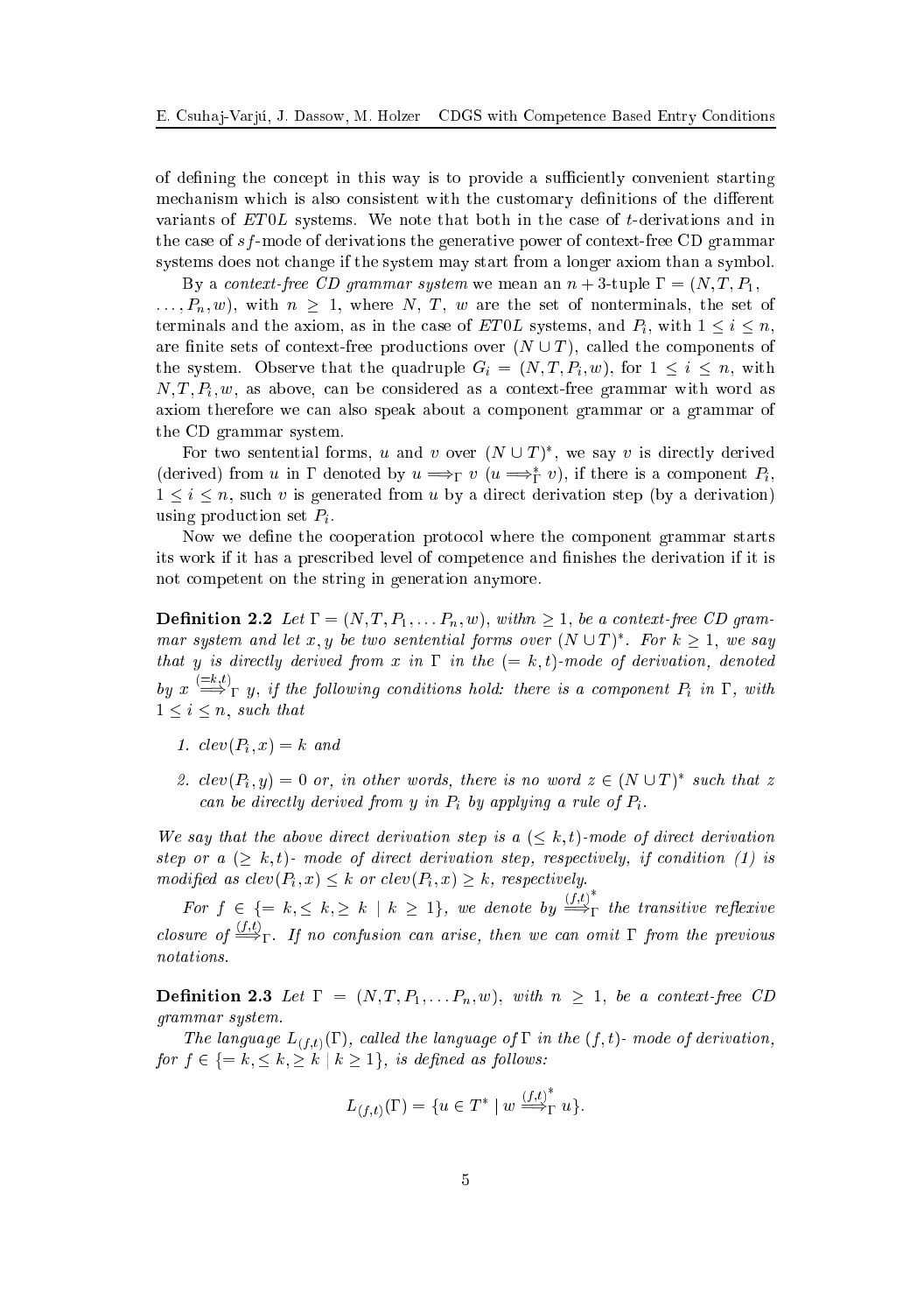That is, the language of an above type of CD grammar systems onsists of those terminal words whi
h, after starting the derivation from the axiom, an be obtained by an  $(f, t)$ -mode of derivation. If there is no component with competence level f on w, then the generated language is empty.

To help the reader in understanding, we show an example.

**Example 2.1** Let  $\Gamma = (\{S, X, X', Y, Y'\}, \{a, b, c\}, P_1, P_2, P_3, S)$  be a CD grammar system, with

$$
P_1 = \{ S \rightarrow XY, X' \rightarrow aXb, Y' \rightarrow Yc \},
$$
  
\n
$$
P_2 = \{ X \rightarrow X', Y \rightarrow Y' \},
$$
  
\n
$$
P_3 = \{ X \rightarrow ab, Y \rightarrow c \}.
$$

Then,  $L_{(-2,t)}(\Gamma) = L_{(>2,t)}(\Gamma) = L_{(<2,t)}(\Gamma) = \{a^n b^n c^n \mid n \geq 1\}$ . But  $L_{(-3,t)}(\Gamma) =$  $L_{(>3,t)}(\Gamma)=\emptyset, \; however \; L_{(<3,t)}(\Gamma)=\{a^nb^nc^n \; | \; n \geq 1\}.$ 

Before turning to the results, we introdu
e some notations.

We denote the class of context-free languages and the class of  $ET0L$  languages by  $\mathcal{L}(CF)$  and  $\mathcal{L}(ET0L)$ . The class of languages of random context ET0L systems without  $\lambda$ -rules is denoted as  $\mathcal{L}(RC, ETOL)$ , if  $\lambda$ -rules are allowed then we denote the corresponding language class by  $\mathcal{L}(RC, ETOL, \lambda)$ . If in the statement we would like to refer to both cases, then we use notation  $\mathcal{L}(RC, ETOL, [\lambda])$ .

Similarly, for  $f \in \{ = k, \leq k, \geq k \mid k \geq 1 \}$ , we denote by  $\mathcal{L}_{(f,t)}(CF)$  the class of languages generated by ontext-free CD grammar systems with omponents without  $\lambda$ -rules in the  $(f, t)$ -mode of derivations. If the  $\lambda$ -rules are allowed, then the notation of the language class is  $\mathcal{L}_{(f,t)}(CF, \lambda)$ , and if we would like to refer to both cases, then we write  $\mathcal{L}_{(f,t)}(CF, [\lambda]).$ 

It is known by the literature that  $\mathcal{L}(CF) \subset \mathcal{L}(ET0L) \subset \mathcal{L}(RC, ET0L, \lambda)$ . Moreover, the  $\lambda$ -rules have no relevance in the case of context-free grammars and that of ET 0L systems, the generated lasses of languages are the same with and without  $\lambda$ -rules.

## <sup>3</sup> Results

We study the generative capacity of CD grammar systems working under the  $(f, t)$ mode of derivations, where  $f \in \{ = k, \leq k, \geq k \}$  for  $k \geq 1$ . We prove that for derivation modes = k and  $\geq k$  with  $k \geq 2$  these CD grammar classes determine the class of languages generated by random context  $ET0L$  systems, while in the case of derivation modes  $f' \in \{ = 1, \geq 1 \} \cup \{ \leq k | k \geq 1 \}$  a significantly less generative power, namely the generative power of ET0L systems can be obtained.

#### Lemma 3.1

\n- $$
\mathcal{L}_{(f,t)}(CF, [\lambda]) \subseteq \mathcal{L}(RC, ETOL, [\lambda]),
$$
 where  $f \in \{=k, \geq k \mid k \geq 1\};$
\n- $\mathcal{L}_{( where  $k \geq 1.$$
\n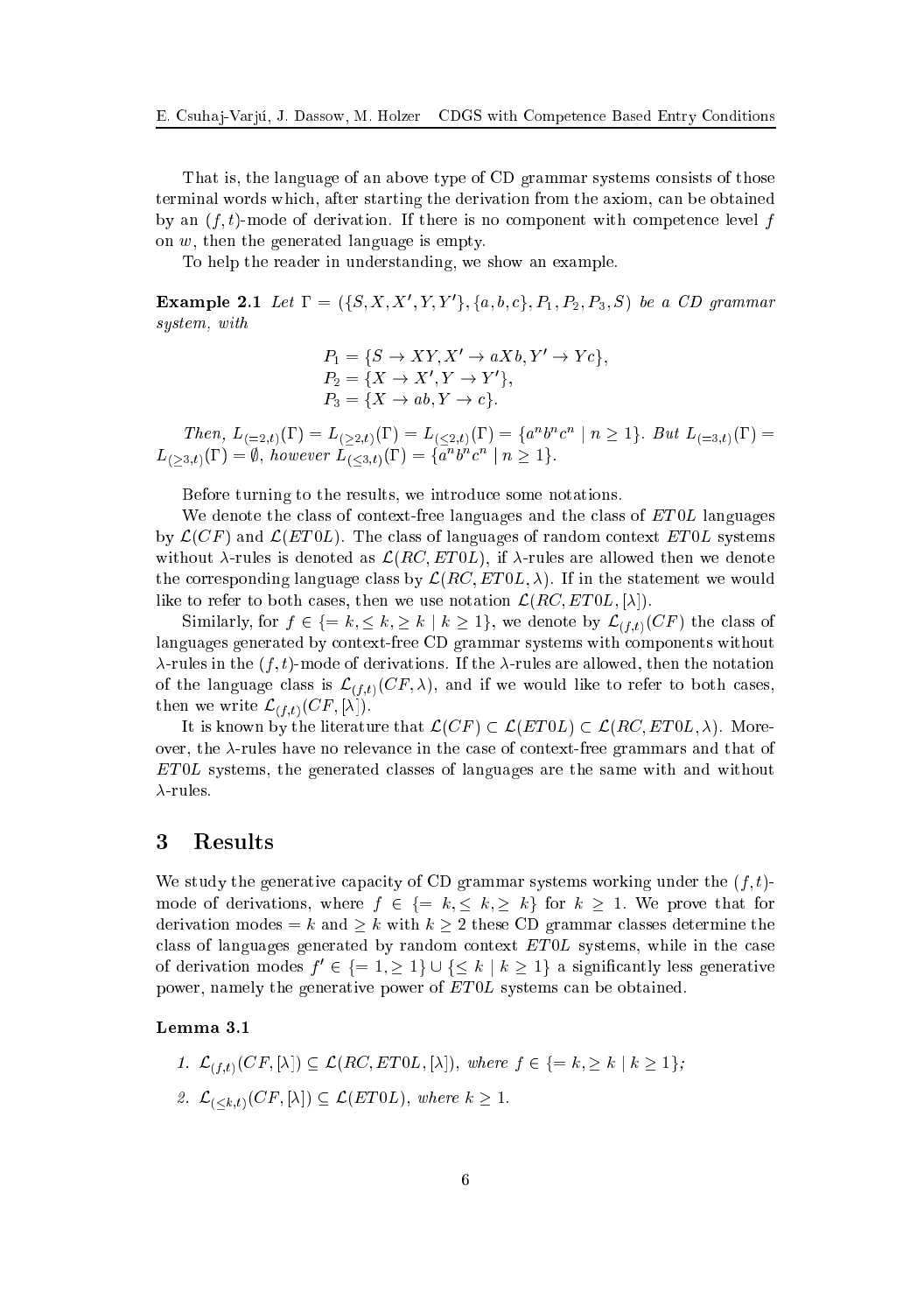**Proof.** We start with the case of  $(= k, t)$ -derivations where  $k \geq 1$ .

Let  $\Gamma = (N, T, P_1, \ldots, P_n, w)$  be a CD grammar systems working in the  $(= k, t)$ mode of derivation, where  $k \geq 1$ . We construct an  $(RC, ET0L, [\lambda])$  system  $G =$  $(N', T, Q_1 : H_1, \ldots, Q_r : H_r, w)$ , with  $r \geq 1$ , such that  $L_{(-k,t)}(\Gamma) = L(G)$  holds.

 $G$  is defined as follows. To help the legibility, we list only the tables of  $G$ .

Let us define for every letter  $A \in (N \cup T)$ , every set of symbols M with  $card(M)$  = k and  $M \subseteq dom(P_i)$ ,  $1 \leq i \leq n$ , new symbols  $(A, i, M)$ . For a word  $w = x_1 \dots x_m$ , with  $x_i \in (N \cup T), 1 \le i \le m$ , let  $(w, i, M) = (x_1, i, M) \dots, (x_m, i, M)$  and let  $(\lambda, i, M) = \lambda.$ 

Let us define tables

 $H_{P_i,M,1} = M : \{A \to (A,i,M) \mid A \in (M \cup T \cup (N \setminus dom(P_i)))\} \cup \{A \to F \mid A \in$  $dom(P_i) \setminus M$ ,

 $H_{P_i,M,2} = \{ (A,i,M) \rightarrow (w,i,M) \mid A \in N, A \rightarrow w \in P_i \} \cup \{ (B,i,M) \rightarrow$  $(B, i, M) | B \in (N \cup T)$ , and, finally

 $H_{P_i,M,3} = \{(A,i,M) \rightarrow A \mid A \in T \cup (N \setminus dom(P_i))\} \cup \{(A,i,M) \rightarrow F \mid A \in T \setminus dom(P_i)\}$  $dom(P_i)\}.$ 

We show that any derivation in  $\Gamma$  can be simulated with a derivation in G. Let v be a sentential form generated in  $\Gamma$  and let us suppose that a component of  $\Gamma$ just finished the derivation by obtaining v. Then, either v is a terminal word, or to obtain a terminal word, some of the components, say  $P_i$ ,  $1 \leq i \leq n$ , must continue the derivation. But this is possible if and only if there are exactly  $k$  elements in  $dom(P_i)$  which have an occurrence in v. But this condition holds if and only if for some M, with  $M \subseteq dom(P_i)$ ,  $card(M) = k$ , table  $H_{P_i,M,1}$  can be applied to v and the resulted string,  $v'$ , does not contain any occurrence of the trap symbol, F. Suppose that this is the case, that is, the application of table  $H_{P_i,M,1}$  resulted in sentential form  $v'$  without any occurrence of F. Then, the derivation in G continues with the subsequent application of table  $H_{P_i,M,2}$  which corresponds to a derivation in  $\Gamma$ performed by  $P_i$ . In CD grammar system  $\Gamma$ , component  $P_i$  stops with the derivation if it has no more produ
tions appli
able to the sentential form. This takes pla
e exactly in the case when table  $H_{P_i,M,3}$  can be applied to a sentential form without introducing an occurrence of  $F$ . Thus, we can see that the subsequent application of tables  $H_{P_i,M,1}$ , then  $H_{P_i,M,2}$  several times and, finally,  $H_{P_i,M,3}$  simulates a (= k, t) derivation performed by component  $P_i$  in  $\Gamma$ .

Moreover, it is also easy to see that any sentential form over  $(N \cup T)$  in G is a sentential form in  $\Gamma$  and reversely. (The axiom, w, is the same for both generative mechanisms.) Thus,  $\Gamma$  and  $G$  generate the same language. Notice that if the language of  $\Gamma$  is the empty set, then it is the language of G as well.

For the case of  $(\geq k, t)$ -derivations, the result can be obtained by replacing table  $H_{P_i,M,1} \,\,\text{with } \text{table}\,\, H'_{P_i,M,1} = M: \{A \to (A,i,M) \mid A \in (N \cup T)\}.$ 

For the case of  $(\leq k, t)$  derivations, we can obtain the result by modifying table  $H_{P_i,M,1}$  as follows:

 $H'_{P_i,M,1} \,=\,\{A \,\rightarrow\, (A,i,M) \,\mid\, A \,\in\, (M\,\cup T\,\cup\, (N\,\setminus\, dom(P_i)))\} \,\cup\,\{A \,\rightarrow\, F\,\mid\, A \,\in\, T\}$  $dom(P_i) \setminus M$  }.

The reader can observe that if the CD grammar system  $\Gamma$  has  $\lambda$ -rules, then the random context  $ET0L$  system or the  $ET0L$  system G has  $\lambda$ -rules as well, otherwise both systems are without  $\lambda$ -rules.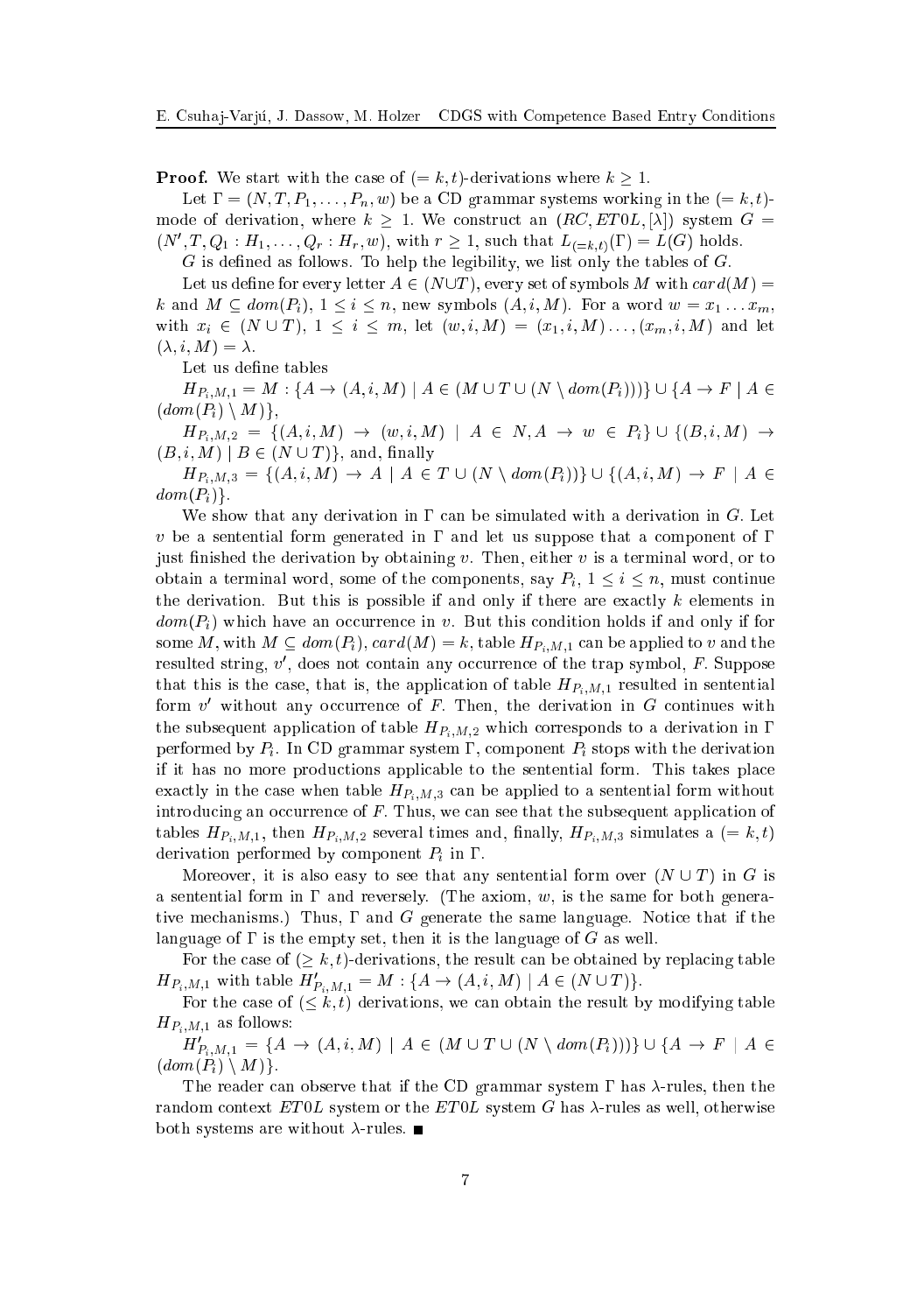Now we prove that random context ET0L systems can be simulated with CD grammar systems with  $\lambda$ -rules using the  $(= k, t)$ -mode of derivations and the  $(> k, t)$ mode of derivations for  $k \geq 2$ .

#### Lemma 3.2

$$
\mathcal{L}(RC, ETOL, [\lambda]) \subseteq \mathcal{L}_{(f,t)}(CF, \lambda),
$$

where  $f \in \{ = k, \geq k \mid k \geq 2\}.$ 

**Proof.** As in the previous case, we start with the case of  $(= k, t)$ -derivations; we prove first the statement for  $k = 2$ . Let  $G = (N, T, Q_1 : H_1, \ldots, Q_n : H_n, w)$ , where  $n \geq 2$ , be a random context ET0L system.

Without the loss of generality we may assume that  $Q_j \subseteq N$ , and any production in  $H_j$ ,  $1 \leq j \leq n-1$ , is over N and for  $Q_n : H_n$  it holds that  $Q_n = \emptyset$  and  $H_n$  is the set of productions  $A \to a$ , with  $A \in N$  and  $a \in T$ .

(That is, no terminal symbol appears in any table  $H_i$ ,  $1 \leq j \leq n-1$ ; it is the last table  $H_n$  which introduces the terminal symbols.) Suppose that G is of the above form.

Moreover, we also may assume without the loss of generality that  $Q_j \neq \emptyset$  for  $1 \leq j \leq n-1$ . If this is not the case for some j, then we add tables  $\{A\} : H_j$  for any nonterminal letter A to the set of tables.

Now we construct a CD grammar system  $\Gamma = (N', T, P_1, \ldots, P_r, w'), r \geq 1$ , such that  $L(G) = L_{(-k,t)}(\Gamma)$ . The idea of the construction of  $\Gamma$  is as follows.

For each table  $Q_i$ :  $H_i$  of G, where  $1 \leq i \leq n$ , and for each  $M \subseteq (N \cup T)$  with  $Q_i \subseteq M$ , we shall define a group of components  $\mathcal{P}_{M,i}$  of  $\Gamma$ . These grammars are dedicated to simulate the application of table  $Q_i$ :  $H_i$  to sentential forms v with  $alph(v) = M.$ 

Moreover, for any terminating derivation  $w = u_1 \implies \ldots \implies u_n = u \in T^*$  in G, where  $n \geq 1$ , the simulating derivation in  $\Gamma$  will be of the form  $w' = BwC =$  $Bu_1C \Longrightarrow^* \ldots \Longrightarrow^* Bu_nC \Longrightarrow u_n = u$ , that is, the sentential forms  $u_j, 1 \leq j \leq n$  $n-1$ , in G correspond to sentential forms  $Bu_jC$  in  $\Gamma$ , where B and C new letters not in  $(N \cup T)$ .

Now we construct the components of  $\Gamma$ . First, let a for each pair  $(Q_i, M)$ , with  $1 \leq i \leq n$ , and  $M \subseteq (N \cup T)$ , defined above, with  $card(M) = s_{i,M}$ , let us define new letters  $(B, i, M, 1), \ldots, (B, i, M, 2s_{i,M}).$ 

Let  $M = \{A_1, \ldots, A_{s_{i,M}}\}$ , and without the loss of generality we may assume that  $A_1, \ldots, A_j$ , are the letters being elements of  $Q_i$ , where  $1 \leq j \leq s_{i,M}$ .

Now, let us define components in  $\mathcal{P}_{M,i}$  as follows.

Let  $P_{1,M,i}$  have the following rules:

 $B \to (B, i, M, 1), A_1 \to (A, i, M, 1), \text{ and } X \to F$ , for any letter from  $((N \cup T) \setminus$  $M$ ).

(This component grammar is for checking whether or not symbol  $A_1$  appears in the sentential form and also checks whether or not the sentential form is over alphabet  $M$ . Notice that it is not guaranteed that any letter from  $M$  occurs in the sentential form.)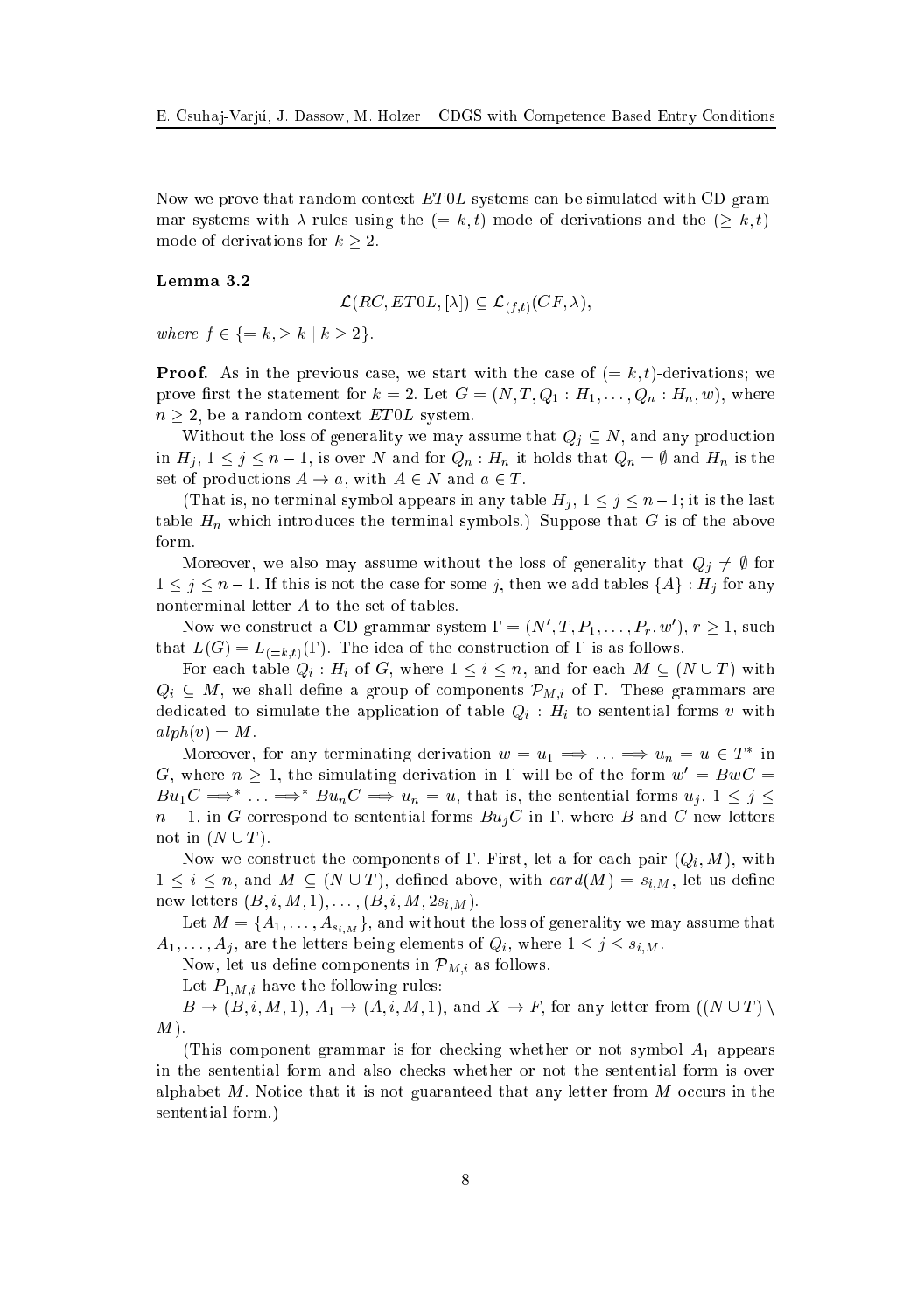Then, for  $j = 2, \ldots, s_{i,M}$  we define  $P_{j,M,i}$  with rules  $(B, i, M, j-1) \rightarrow (B, i, M, j)$ ,  $A_j \rightarrow (A, i, M, j).$ 

(These components are for checking whether or not letters  $A_2, \ldots, A_{s_{i,M}}$  from M appear in the sentential form.)

For  $l = s_{i,M} + 1, \ldots, 2s_{i,M}$ , we define  $P_{l,M,i}$  with rules  $(B, i, M, l - 1) \rightarrow$  $(B, i, M, l)$  and  $(A, i, M, l - s_{i,M}) \rightarrow \alpha$ , for  $A_{l-s_{i,M}} \rightarrow \alpha$  in  $Q_i : H_i$ .

Finally, let  $P_{l,M,2s_{i,M}}$  with rules  $(B, i, M, 2s_{i,M}) \rightarrow B$ ) and  $(A, i, M, 2s_{i,M}) \rightarrow \alpha$ , for  $A_{l-si,M} \to \alpha$  in  $Q_i : H_i$ .

(These last components simulate the application of table  $H_i$ .)

To remove the marker symbols from the sentential form and to he
k whether the other letter occurrences in it are only terminal letters, we define a dedicated component,  $P_{fin}$  with rules  $B \to \lambda$ ,  $C \to \lambda$ , and  $A \to F$ , for any letter  $A \in N$ .

Now we show that any terminating derivation in  $G$  can be simulated by a terminating derivation in  $\Gamma$ . Suppose that we would like to apply table  $Q_i : H_i, 1 \leq i \leq n$ , to a sentential form  $v$  at some stage of a derivation in  $G$ . The application is successful is any letter from  $Q_i$  appears in v, and then, by using productions of  $H_i$ , any letter in v is rewritten in parallel.

This derivation step will be simulated in  $\Gamma$  as follows. First, we guess that  $alpha(v) = M$  and then we consider the dedicated group of components  $\mathcal{P}_{i,M}$ . Obviously, if we guess that v is over another alphabet, say,  $M_1$ , then we turn to the group of productions,  $\mathcal{P}_{i,M_1}$ . These groups of productions are constructed in such way that any letter from  $M$  but not more has to occur in  $v$ , thus, the cases where the alphabets have ommon symbols are separated.

Moreover,  $Q_i \subseteq M$  holds by definition, thus condition  $Q_i$  of table  $H_i$  need not to be separately he
ked under the simulation.

Now, the first component in  $\mathcal{P}_{i,M}$ ,  $P_{1,M,i}$  checks if the first letter of M appears in the sentential form and no other letter from  $(N \cup T) \setminus M$  has an occurrence in it. This is done in such way that this grammar can start with the derivation (it is =2ompetent on the sentential form) only in this ase. Then, the grammar rewrites marker symbol  $B$  and also any occurrence of the previously mentioned nonterminal. say  $A_1$ , to be an indexed version.

After this, only components  $P_{i,M,i}$ , for  $j = 2, \ldots, s_{i,M}$ , where  $card(M) = s_{i,M}$ , can follow in succession, and they rewrite the indexed version of marker symbol  $B$ onto a orresponding indexed version (they realize a ounting) and at the same time they rewrite the so far non-indexed versions of the next orresponding nonterminals from M onto their indexed versions.

If any of these grammars annot start with the derivation, then the simulation aborts and this means that our guess  $M = alpha(v)$  was wrong.

But if these grammars successfully finish their work, then we obtain a sentential form of the form  $Dvc$ , where D and v' are indexed versions of B and v, proving that  $alph(v) = M$ , and  $Q_i \subseteq M$ , that is, table  $Q_i : H_i$  can be applied to v.

Then, the derivation in  $\Gamma$  continues by the work of components  $P_{l,M,i}$ , where  $l = s_{i,M} + 1, \ldots, 2s_{i,M}$  in succession. These grammars rewrite the indexed versions of letters from  $(N \cup T)$  onto words over  $(N \cup T)$  that correspond to the right-hand side of the productions in  $H_i$ , and modify the indexed version of marker symbol  $B$ . The grammar in the group activated last time rewrites the indexed version of B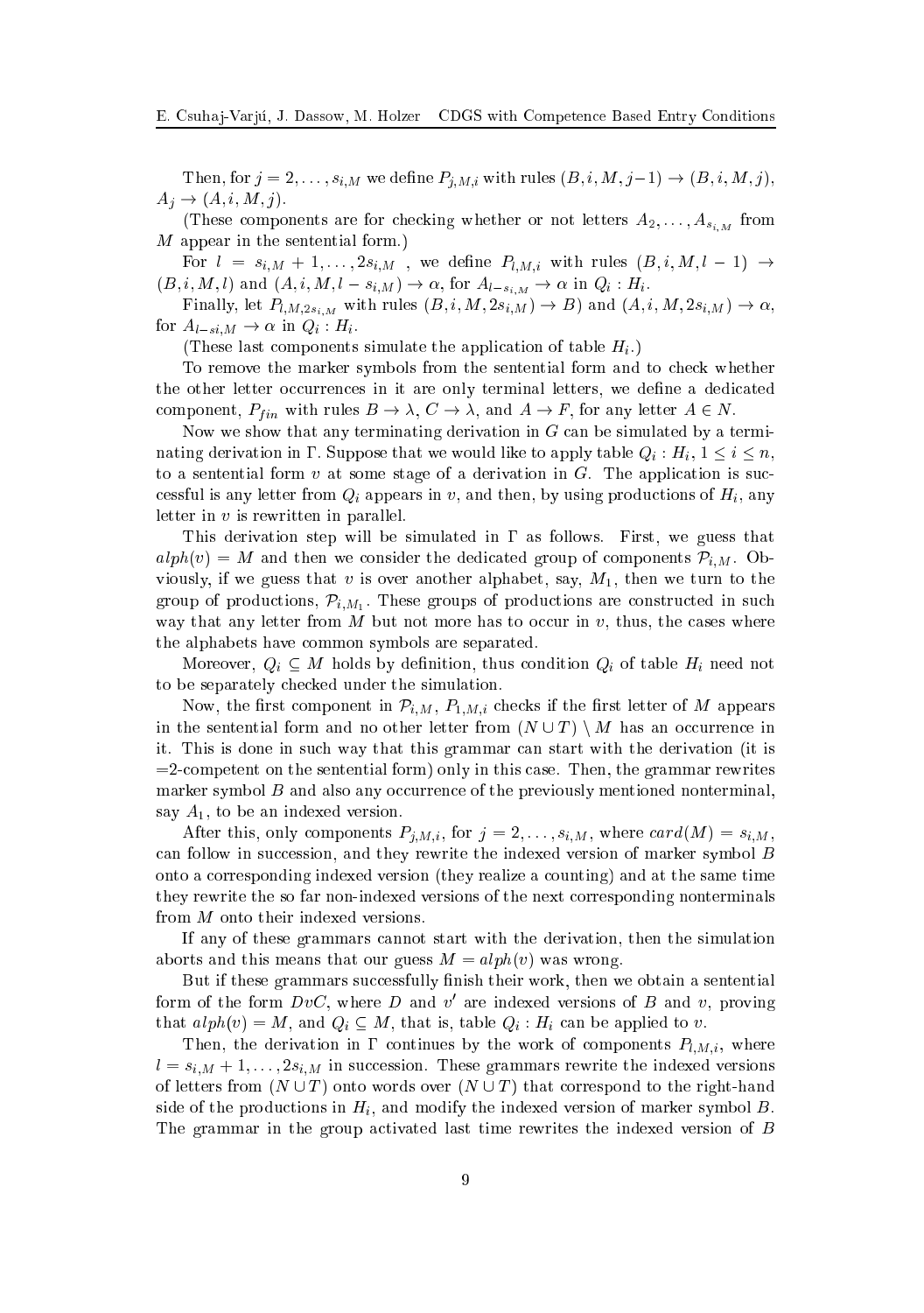onto B and simulates the appli
ation of the orresponding produ
tions.

Under the above phase of the derivation no components of  $\Gamma$  from other groups can be activated, thus the successful derivation performed by elements of  $\mathcal{P}_{i,M}$  corresponds to a correct simulation of the application of table  $Q_i$ :  $H_i$  to a sentential form v with  $alph(v) = M$ .

The reader an observe, that the above pro
edure an be repeated, by using the same or different groups of components of  $\Gamma$ , thus derivations in  $G$  can be correctly simulated by derivations in  $\Gamma$ . By the construction of the grammars of  $\Gamma$ , we also can see that any derivation in  $\Gamma$  corresponds to a derivation in G and reversely.

To finish the derivation, component  $P_{fin}$  has to be active. But this is possible if and only if the only two nonterminals in the sentential form are B and C.

Thus, we proved that  $L_{(=2,t)}(\Gamma) = L(G)$ .

The above construction gives a proof for the case  $(2, t)$  as well, thus the statement holds for  $k = 2$ .

For the case of  $k \geq 3$ , we make the following modifications: we add further markers to increase the competence level of the components from 2 to  $k$ . That is, instead of markers B and C, we use markers  $B_1, \ldots, B_{k-1}$  at the beginning, that is, the axiom of G will have the form  $B_1B_2...B_{k-1}wC$ . Then, we modify the other components according to this change, that is, we also take into considerations the indexed versions the markers  $B_1, \ldots, B_{k-1}$ . The modified proof works for the  $(=k, t)$ and for the  $(\geq k, t)$  derivations for  $k \geq 3$ .

By the previous two results we obtain the following theorem.

#### Theorem 3.1

$$
\mathcal{L} (RC, E T0L, \lambda) = \mathcal{L}_{(f,t)} (CF, \lambda),
$$

where  $f \in \{ = k, \geq k \mid k \geq 2 \}.$ 

Now we prove that for the case of  $k \geq 1$  CD grammar systems using the  $(\leq k, t)$ mode of derivations determine the class of  $ET0L$  languages. Moreover, this is the language class of CD grammar systems working with the  $(= 1, t)$ -mode of derivations or the  $($   $> 1, t)$ -mode of derivations as well.

#### Theorem 3.2

$$
\mathcal{L}(ET0L) = \mathcal{L}_{(f,t)}(CF, [\lambda]),
$$

where  $f \in \{ = 1, \geq 1 \} \cup \{ \leq k \mid k \geq 1 \}.$ 

**Proof.** We first start with the case of  $( \geq 1, t)$  derivations.

By definition,  $\mathcal{L}_{(\geq 1,t)}(CF, [\lambda]) = \mathcal{L}_t(CF, [\lambda]),$  thus  $\mathcal{L}_{(\geq 1,t)}(CF, [\lambda]) = \mathcal{L}(ET0L).$ Now, we prove that the generated language class does not change if consider  $(= 1, t)$ mode of derivations or  $(\leq 1, t)$ -mode of derivations. Notice that it is sufficient to give the proof for the case of  $(= 1, t)$ -mode of derivation, by definition, the statement follows for  $(\leq 1, t)$ -mode of derivations as well.

We first show that inclusion  $\mathcal{L}_{(-1,t)}(CF, [\lambda]) \subseteq \mathcal{L}(ET0L)$  holds. Let, for  $n \geq 1$ ,  $\Gamma = (N, T, P_1, \ldots, P_n, w)$  be a CD grammar system working in the  $(= 1, t)$ -mode of derivation. We construct an  $ET0L$  system  $G = (N', T, H_1, \ldots, H_r, w')$ , with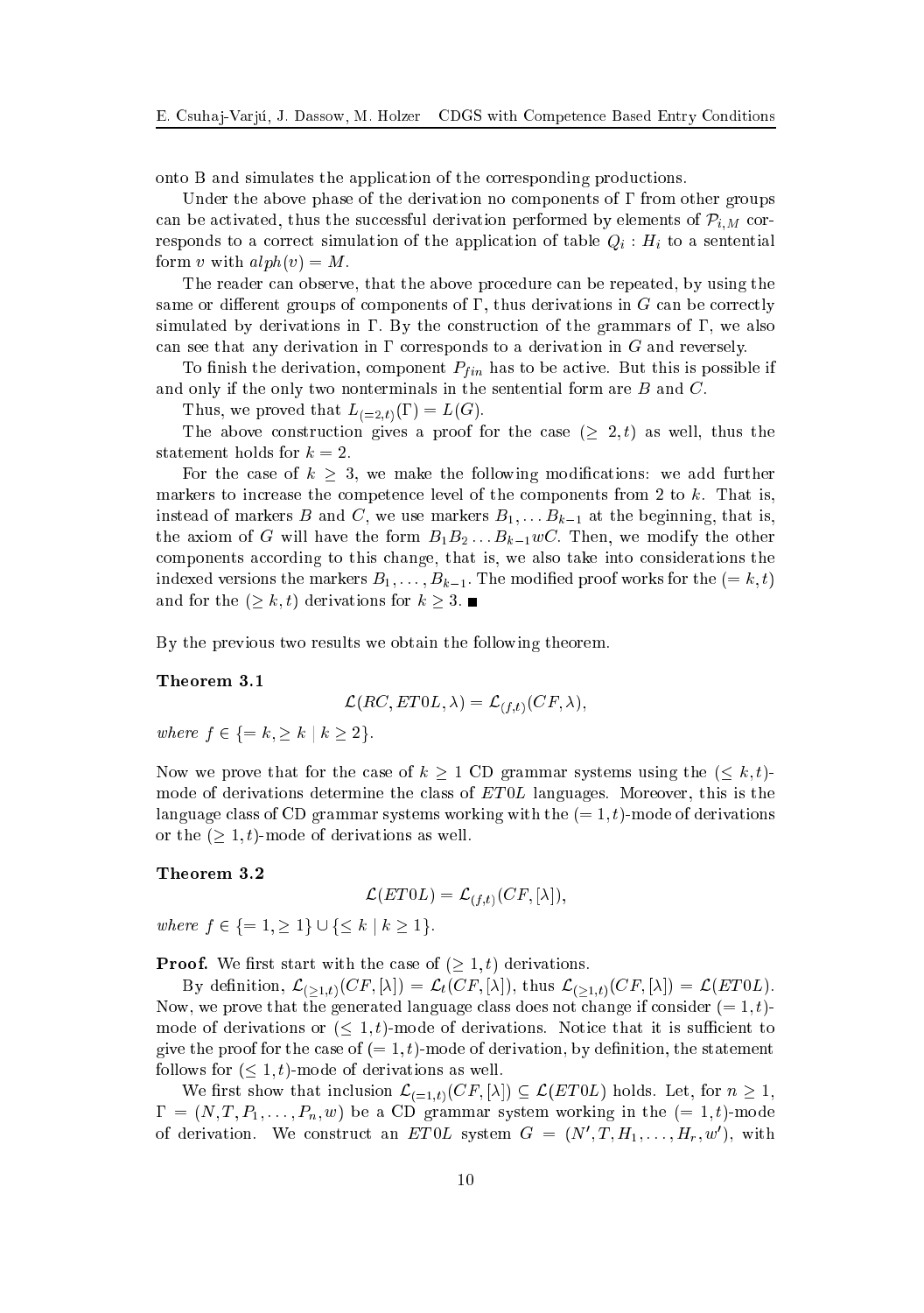$r \geq 1$ , such that  $L_{(-1,t)}(\Gamma) = L(G)$  holds. The proof is analogous to the proof of Lemma 3.1.

G is onstru
ted as follows. To help the legibility, again, we list only the tables of G. Let us define for every symbol  $A \in (N \cup T)$ ,  $1 \leq i \leq n$ , a new symbol  $(A, i)$ , and let us denote for  $w = x_1 \ldots x_m$ , with  $x_i \in (N \cup T)$ , where  $1 \le i \le m$ ,  $(w, i) = (x_1, i) \dots, (x_m, i)$  and let  $(\lambda, i) = \lambda$ . Let F be a new nonterminal, the trap symbol.

Let us define tables

 $H_{P_i, A, 1} = \{A \to (A, i)\} \cup \{D \to (D, i) \mid D \in ((N \cup T) \setminus dom(P_i))\} \cup \{B \to F \mid D_i\}$  $B \in (dom(P_i) \setminus \{A\})\},\$  $H_{P_i, A, 2} = \{ (A, i) \rightarrow (w, i) \mid A \in N, A \rightarrow w \in P_i \} \cup \{ (B, i) \rightarrow (B, i) \mid B \in$  $(N \cup T)$ , and, finally

 $H_{P_i, A, 3} = \{ (A, i) \to A \mid A \in T \cup (N \setminus dom(P_i)) \} \cup \{ (A, i) \to F \mid A \in dom(P_i) \}.$ 

Using analogous arguments to the proof of Lemma 3.1., it is easy to see that the application of table  $H_{P_i,A,1}$  without introducing the trap symbol, F, corresponds to the case when component  $P_i$  is exactly 1-competent on a sentential form, with nonterminal A providing the ompeten
e. Then, we also an easily see, that the application of table  $H_{P_i,A,2}$  corresponds to a derivation performed by  $P_i$ , continuing the one that started before, and, finally, the application of table  $H_{P_i,A,3}$  without introducing the trap symbol means that  $P_i$  stopped with the derivation after performing a t-derivation. Similarly to the argumentation used in the proof of Lemma 3.1, we can show that  $L_{(-1,t)}(\Gamma) = L(G)$  holds. Obviously, the same proof can be used for proving the statement for the case of  $(\leq 1, t)$ -derivations.

Now we prove that the reverse inclusion, that is,  $\mathcal{L}(ET0L) \subseteq \mathcal{L}_{(-1,t)}(CF, [\lambda])$ holds. The proof is based on similar considerations as the proof of Lemma 3.2.

Let  $G = (N, T, H_1, \ldots, H_n, w)$ , with  $n \geq 1$ , be an *ETOL* system. We construct a CD grammar system  $\Gamma = (N', T, P_1, \ldots, P_r, w')$ , with  $r \geq 1$ , such that  $L_{(=1,t)}(\Gamma) =$  $L(G)$  holds.

For each table  $H_i$ ,  $1 \leq i \leq n$ , and for each subset M of  $(N \cup T)$ , we shall construct a group of components  $\mathcal{P}_{i,M}$  of  $\Gamma$  which is dedicated to simulate the application of table  $H_i$  to a sentential form v with  $alph(v) = M$ . For this reason, we introduce new letters  $(A, i, M)$  and  $(A, i, M)'$  for each letter  $A \in (N \cup T)$ , each table  $H_i$ ,  $1 \leq i \leq n$ , and for each  $M \subseteq (N \cup T)$ . Moreover, for any table  $H_i$  and any set M, defined as above, we introduce new marker symbols  $(B, i, M)$ .

Now we construct the components in  $\mathcal{P}_{i,M}$  as follows. Let us assume that  $M =$  $\{A_1,\ldots,A_r\}, r\geq 1.$  First, let  $P_{i,M,0}$  with the only production  $B\to (B,i,M)$ . (This component indicates that we simulate the application of table  $H_i$  to a sentential form over alphabet  $M$ .

Then, for  $1 \leq j \leq r$ , where  $card(M) = r$ , we set

 $P_{i,M,j}$  with productions  $A_j \to (A_j,i,M)$ ,  $(A_l,i,M) \to F$ , for  $l > j$ ,  $1 \leq l \leq n$ ,  $A_h \to F$ ,  $1 \leq h < j$ ,  $B \to F$ , and  $(B, j, M')$  for  $1 \leq j \neq i \leq n$ , and  $M' \neq M$ , with  $M' \subseteq N$ .

(These components rewrite the letters occurring in the sentential form to their indexed version; the rewriting is possible only if the omponents follow the order of symbols  $A_1, \ldots, A_r$ , and for each symbol  $A_r$  there is at least one occurrence in the sentential form.)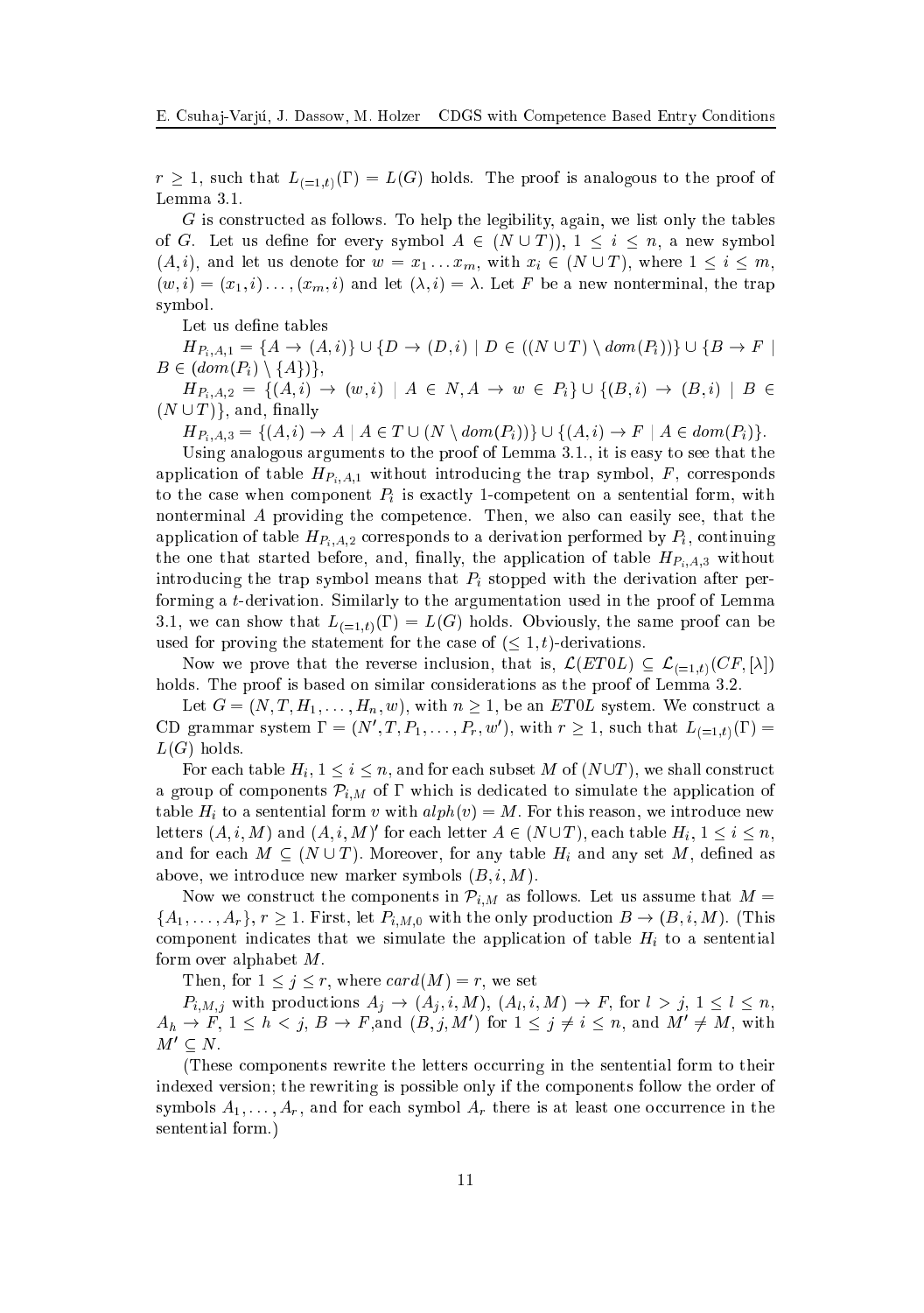The next component in  $\mathcal{P}_{i,M}$  is  $P_{i,M,c}$  with production  $(B, i, M) \to (B, i, M)'.$ 

(This component indicates that the previous "colouring" procedure has been finished, and the simulation of the application of the productions will follow.)

To do this, we define a series of components as follows: for  $1 \leq j \leq r$  we set

 $P'_{i,M,j}$  with productions  $(A_j,i,M\to\alpha),$  where  $A_j\to\alpha\in H_i,$  and  $\alpha$  is the primed version of  $\alpha$ , and  $(A_l, i, M) \rightarrow F$ , for  $l > j$ .

(These components rewrite the indexed versions of the symbols according to the productions in table  $H_i$ .)

Finally, there is a component  $P_{i,M,fin}$  with the only production  $(B, i, M)' \to B$ . (This omponent resets the marker symbol, B :)

In order to guarantee the correct simulation of the  $ET0L$  system, we define the axiom w' of the CD grammar system  $\Gamma$  as  $w'=wB$ , and we add a further component  $P_{fin}$  with productions  $B \to F$  and  $X \to F$  for any letter X which is not a terminal symbol.

We can easily see that the terminating derivations in  $\Gamma$  simulate the terminating derivations in G and only that. The derivation in  $\Gamma$  can start with the work of component  $P_{0,i,M}$  for some i,  $1 \leq i \leq n$ , which by introducing the marker symbol  $(B, i, M)$  indicates that the simulation of the application of table  $H_i$  follows. Suppose now that the current sentential form is  $v(B, i, M)$ , where  $v \in (N \cup T)^*$ . Then, production sets  $P_{i,M,j}$  must follow each other, checking whether  $alpha(ph(v) = M)$  holds. If no trap symbol is introduced, then the marker symbol  $(B, i, M)$  is changed for  $(B, i, M)'$ , and the next series of components,  $P'_{i,M,j}$  rewrite the indexed versions of the letters in M according to the corresponding productions in  $H_i$ . These production sets must follow each other in succession, no other productions set can be active during this phase of the derivation without introducing the trap symbol,  $F$ . After the end of this derivation phase, the marker symbol will be reset to  $B$ , and the pro
edure is repeated as many times as ne
essary to obtain a terminal word with production set  $P_{fin}$ . The components of  $\Gamma$  were defined in such way that only the derivations described above lead to terminal words. Thus,  $\Gamma$  and  $G$  determine the same language. Hen
e, we proved the result.

The reader can notice that the proof of the inclusion  $\mathcal{L}(ET0L) \subseteq \mathcal{L}_{(=1,t)}(CF, [\lambda])$ above is a proof for the inclusion  $\mathcal{L}(ET0L) \subseteq \mathcal{L}_{( for  $k \geq 1$ , as well,$ since  $\Gamma$  was constructed in such way that to obtain a terminal word the component grammars had to be of competence level  $= 1$  when they started the derivation. Combining this proof with the proof of the corresponding statement of Lemma 3.1. we obtain the result.  $\blacksquare$ 

## Referen
es

[1] H. Bordihn, E. Csuhaj-Varjú: On competence and completeness in CD grammar systems. A
ta Cyberneti
a 12(4) (1996), 347-361.